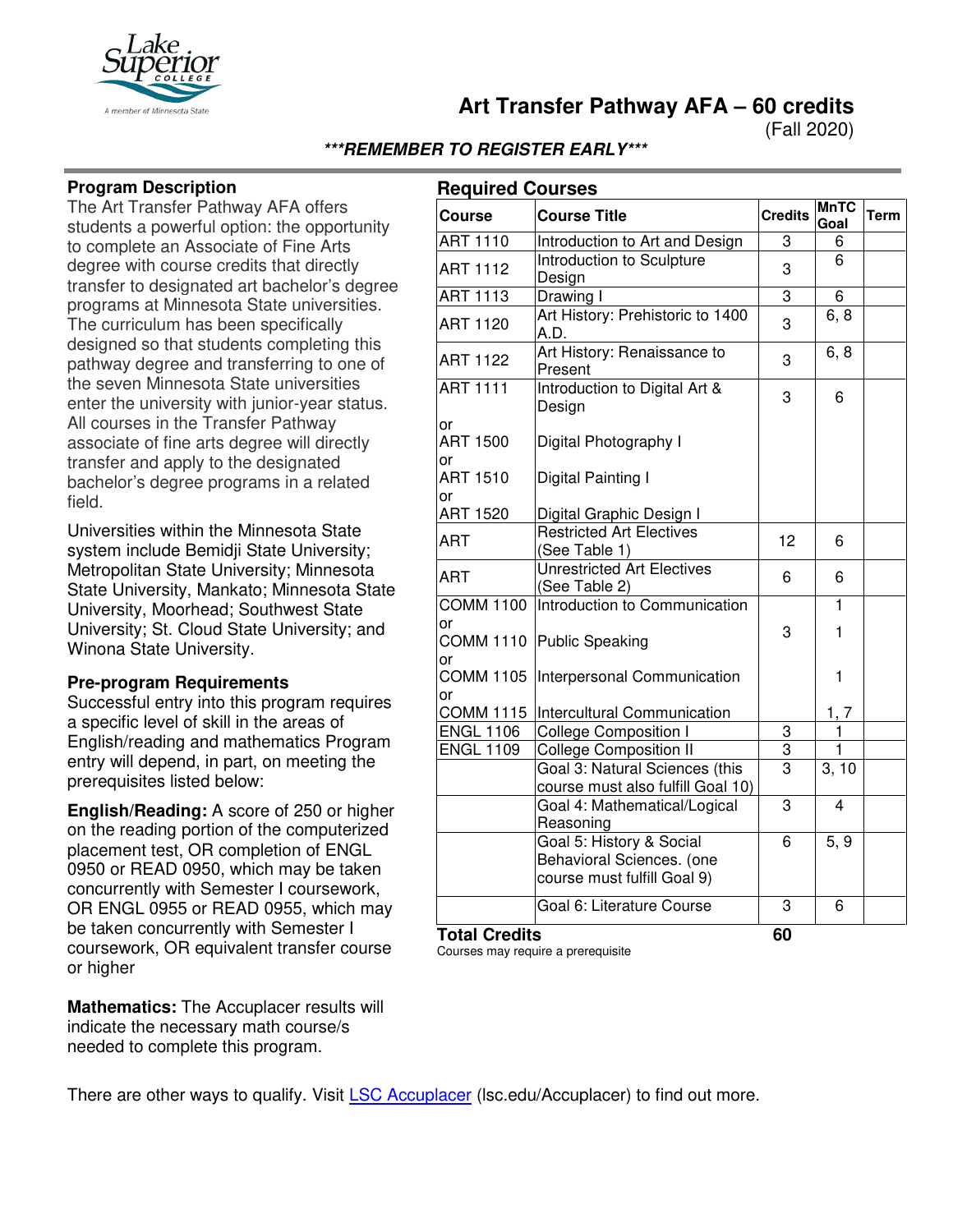

# **Art Transfer Pathway AFA – 60 credits**

(Fall 2020)

### **\*\*\*REMEMBER TO REGISTER EARLY\*\*\***

#### **Table 1**:

Restricted Art Electives - 12 minimum credits required. Select a minimum of 4 courses from below.

Student must select a minimum of one 2 dimensional course and a minimum of one 3 dimensional course.

| <b>Course</b>   | <b>Course Title</b>      | <b>Credits</b> |
|-----------------|--------------------------|----------------|
|                 | 2-Dimensional Art        |                |
| <b>ART 1168</b> | Painting I               | 3              |
| <b>ART 1500</b> | Digital Photography I    | 3              |
| <b>ART 1520</b> | Digital Graphic Design I | 3              |
| <b>ART 2113</b> | Drawing II               | 3              |
|                 | 3-Dimensional Art        |                |
| <b>ART 1138</b> | Ceramics I               | 3              |
| <b>ART 2100</b> | Sculpture                | 3              |

#### **Table 2:**

Unrestricted Art Electives: Choose a minimum of 6 additional credits of studio art courses**.**

| <b>Course</b>   | <b>Course Title</b>           | <b>Credits</b> |
|-----------------|-------------------------------|----------------|
| ART 1111        | Intro to Digital Art & Design | 3              |
| ART 1125        | Watercolor                    | 3              |
| ART 1160        | Painting I                    | 3              |
| ART 1162        | Introduction to Fused Glass   | 3              |
| ART 1165        | Metal Art Jewelry I           | 3              |
| ART 1138        | Ceramics I                    | 3              |
| ART 1500        | Digital Photography I         | 3              |
| ART 1510        | Digital Painting I            | 3              |
| ART 1520        | Digital Graphic Design        | 3              |
| ART 2100        | Sculpture I                   | 3              |
| ART 2102        | Sculpture II                  | 3              |
| <b>ART 2112</b> | Watercolor II                 | 3              |
| ART 2113        | Drawing II                    | 3              |
| ART 2139        | Ceramics II                   | 3              |
| ART 2140        | Ceramics III                  | 3              |
| ART 2165        | Metal Art/Jewelry II          | 3              |
| ART 2168        | Painting II                   | 3              |
| ART 2500        | Digital Photography II        | 3              |
| ART 2510        | Digital Painting II           | 3              |
| <b>ART 2521</b> | Digital Graphic Design II     | 3              |

# **Program Outcomes**

Upon graduation, students will be able to

- 1. Create, perceive, and respond to art utilizing a critical foundation of art knowledge and skills.
- 2. Demonstrate advanced techniques of personal expression and the ability to think more critically and creatively.
- 3. Address concrete and abstract ideas with creative problem-solving skills.
- 4. Demonstrate a balanced exposure of art which includes studio courses in 2-D and 3-D mediums.
- 5. Demonstrate an understanding of art in a historical context.
- 6. Demonstrate a critical foundation of knowledge that broadens the individuals' definition of art.

A student completing Lake Superior College's Art Transfer Pathway AFA and transferring into a designated bachelor's program in art at a Minnesota State university will have junior standing and may complete the bachelor's degree within an additional 60 credits. You will be able to transfer to the following designated majors at Minnesota State universities:

| Bemidji State University:             |                                    |
|---------------------------------------|------------------------------------|
| Metropolitan State University:        | Studio Arts, BA                    |
| Minnesota State University, Mankato:  | Art, BA; Art BFA                   |
| Minnesota State University, Moorhead: | Art. BA                            |
| Southwest Minnesota State University: | Art: Studio Emphasis, BA           |
| St. Cloud State University:           | Art, BFA; Art (AFA Completer), BFA |
| Winona State University:              |                                    |